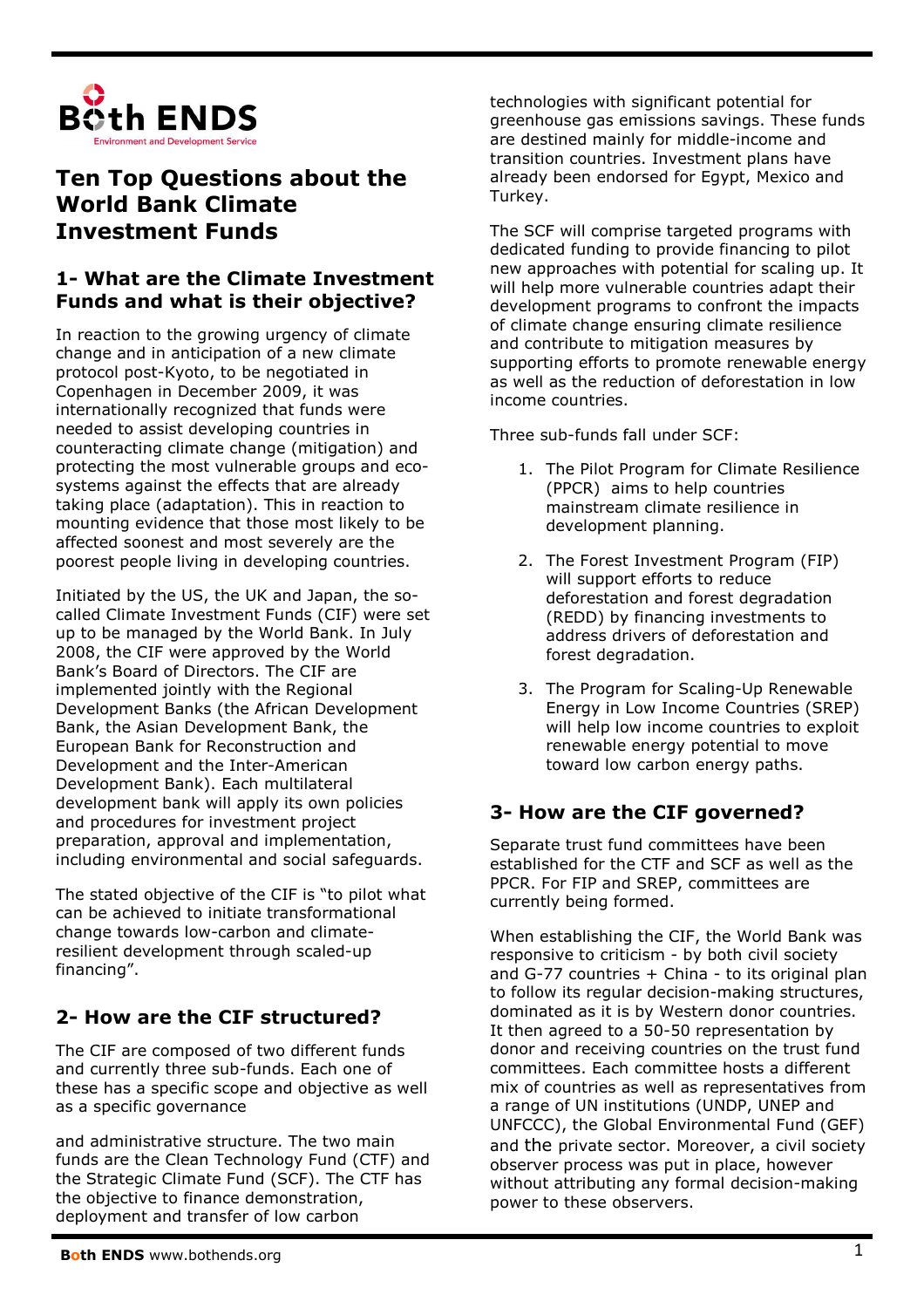Although this structure is preferable to the more donor-dominated World Bank Board structure, the CIF still fall under general management of the same Bank and the regional development banks. The UN, by contrast, gives one voice to every country, thereby giving developing countries a larger share in decision-making.

## **4- How are the CIF funded?**

In October 2008, a total of US\$ 6.2 billion was pledged to the CIF. This is a significant amount compared to the total annual budget of the World Bank Group of US\$ 24.7 billion in Financial Year 2008. The largest chunk of US\$ 5.1 billion goes to the Clean Technology Fund, thereby benefitting middle income and transition countries most. This while one of the greatest imperatives for the world's premier development organization in this context should be the provision of funds for adaptation in lowincome countries.

The major contributors to the funds are the US, the UK and Japan. The table below gives an overview of pledges by different donor countries.

It is possible that more funding will become available during the climate negotiations in Copenhagen or thereafter.

Next to this, the World Bank sees a significant role for the private sector in financing climate change mitigation and adaptation. Working through the private sector arms of the multilateral development banks, the CIF will seek to

provide incentives for the private sector to participate in achieving the objectives of the funds. As part of the CIF framework, they will provide packages of technical assistance and financing which may include blends of loans, grants, equity, carbon finance, and guarantees as appropriate and available. This mix of financing methods hosts numerous problems. First of all, it highlights that the CIF are not uniquely provided in the form of grants, but also as (concessional) loans. This is not in line with the "polluter-pays principle", which should be at the base of climate funds. Secondly, carbon finance the way it is currently set up provides developed countries and their heavy industries the possibility to continue to do business as usual or even get rich from trading the permits they were generously granted. In 2009, a year in which the European economy was affected by the financial crisis, many heavy Table 1. CIF Contributions

| Country              | Pledge (in US\$ x million) |
|----------------------|----------------------------|
| Australia            | 118                        |
| Canada               | 86                         |
| Denmark              | 24                         |
| France               | 283                        |
| Germany              | 766                        |
| Japan                | 1,200                      |
| Netherlands          | 76                         |
| Norway               | 173                        |
| Spain                | 111                        |
| Sweden               | 75                         |
| Switzerland          | 20                         |
| United Kingdom       | 1,285                      |
| <b>United States</b> | 2,000                      |
| <b>TOTAL</b>         | 6,217                      |

*Source: Fact Sheet Climate Investment Funds, World bank, September 2009* 

polluters, such as oil and gas companies like ExxonMObil and Total as well as heavy industrials, like Corus, Hanson and Lafarge received millions of euros for their surplus carbon permits. It is highly questionable whether the World Bank should contribute to the continuation of developed countries and their polluting industries on their carbonintensive paths, thereby escaping their historical responsibility.

### **5- What is the relation with UNFCCC?**

Over a decade ago (in March 1994), 192 countries joined the United Nations Framework Convention on Climate Change (UNFCCC), an international treaty that sets an overall framework for intergovernmental efforts to tackle the challenge posed by climate change. Climate negotiations, like the conference in Copenhagen in December 2009, take place within the UNFCCC framework. The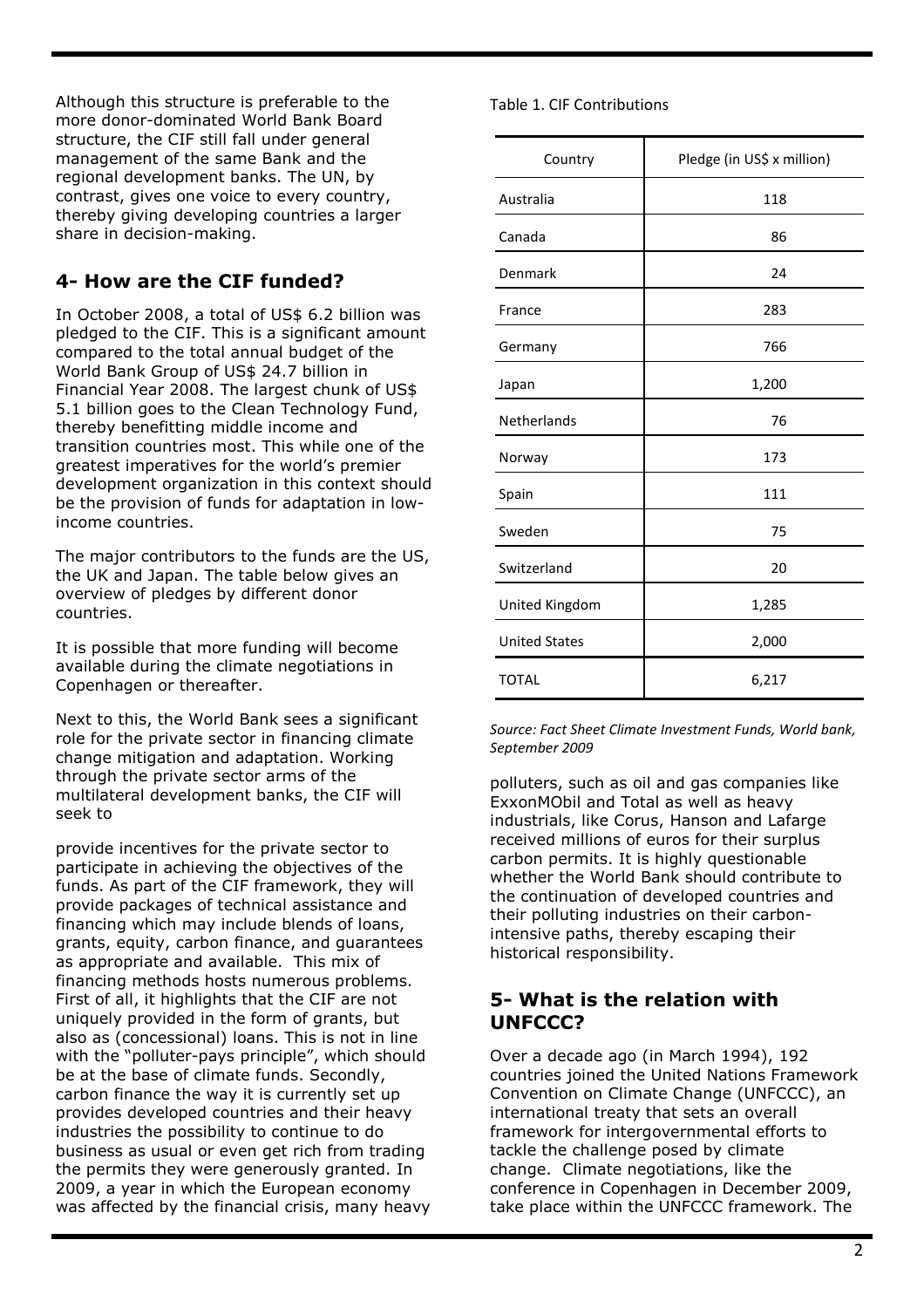establishment of CIF well before binding agreements have been made at the global level, can undermine UNFCCC negotiations. Climate finance is one of the most contentious issues to be discussed in Copenhagen and donors could misuse their contributions to the CIF as a way to circumvent binding agreements related to global climate funding. These are counted as voluntary ODA-contributions, however, and should not be counted as a fulfilment of obligations under an international treaty.

In reaction to criticisms about undermining the UNFCCC process, the World Bank decided to integrate a sunset clause in its policy framework guiding the CIF. This clause entails the ending of CIF in 2012 in case they are not in line with the outcomes of the UNFCCC process.

## **6- What is the relation between the CIF and other climate funds?**

The CIF were not the first climate funds to be established. Together with existing bilateral and multilateral (mostly UN) funds addressing adaptation and mitigation needs of developing countries, they currently add up to a total of about 18 funds. The Global Environmental Fund (GEF) is at the heart of the existing system. It is the officially designated financial mechanism for UNFCCC and works with 10 multilateral agencies, like the World Bank, UNDP, UNEP and the regional development banks. The GEF has been criticised for its limited capacity to channel sufficient funding to address major environmental concerns such as tropical deforestation and for its failure to deliver transformational change for the global environment. The aim to deliver more immediate results is the driving force behind the newly established climate funds. There are, however, serious risks to this approach, where efficiency arguments leave limited room to seriously address legitimacy aspects.

While the CIF contribute to a further proliferation of funds, they enhance the risk of a duplication of efforts with each fund setting up its own structures, whereas the global effects of climate change ask for concerted action. There is a need for an overarching strategic framework for all climate funding, setting out a number of shared principles related to effectivity, fairness and efficiency which guide how available funds are spent.

Complementarity and synergy among the various initiatives needs to be secured within the UNFCCC framework, underpinned by an understanding between those funding these initiatives and the national governments in countries where activities will be undertaken.

### **7- What are the criteria for projects supported by the Climate Investment Funds**

As a publicly funded international financial institution, now claiming a leading role in the climate change arena, it would be expected that the Bank would apply its substantial resources to help developing countries meet the incremental costs associated with a shift to renewable energy and energy efficiency. As a disburser of public climate funds, the CIF should serve to help finance this energy transition process. In reality however, the CIF criteria allow for funding of large-scale dams and super-critical coal plants.

The CTF will support renewable energy, enhanced efficiency of energy usage, improved transport sector efficiency and modal shifts and the improved efficiency of energy supply. With respect to the improved efficiency of energy supply, clean technology will have to meet one of the following two criteria (a) there are highly cost effective opportunities for significant GHG emissions reductions and/or (b) there is potential for developing readiness for carbon capture and storage. As to coal, the World Bank notes that fossil fuel, including coal, is expected to play a major role in the provision of primary energy up to 2030. A recent article in the Scientific American, however, explains that it will be possible to meet the world's energy needs through wind, water and solar resources by 2030. It would be expected that publicly funded international financial institutions such as the World Bank would bankroll this type of visionary energy transition, especially through the CIF.

### **8- What are the main criticisms on the World Bank's role as a climate funder?**

Some of the major critiques on the World Bank's CIF have already been mentioned above, such as the potential undermining of the UNFCCC process, lack of ambition of CIF criteria to really lead to transformational funding, the worries that the fact that CIF fall under the umbrella of the World Bank casts doubt as to the additionality of this funding to ODA, the donor-dominated structure of the bank, the provision of loans instead of grants,